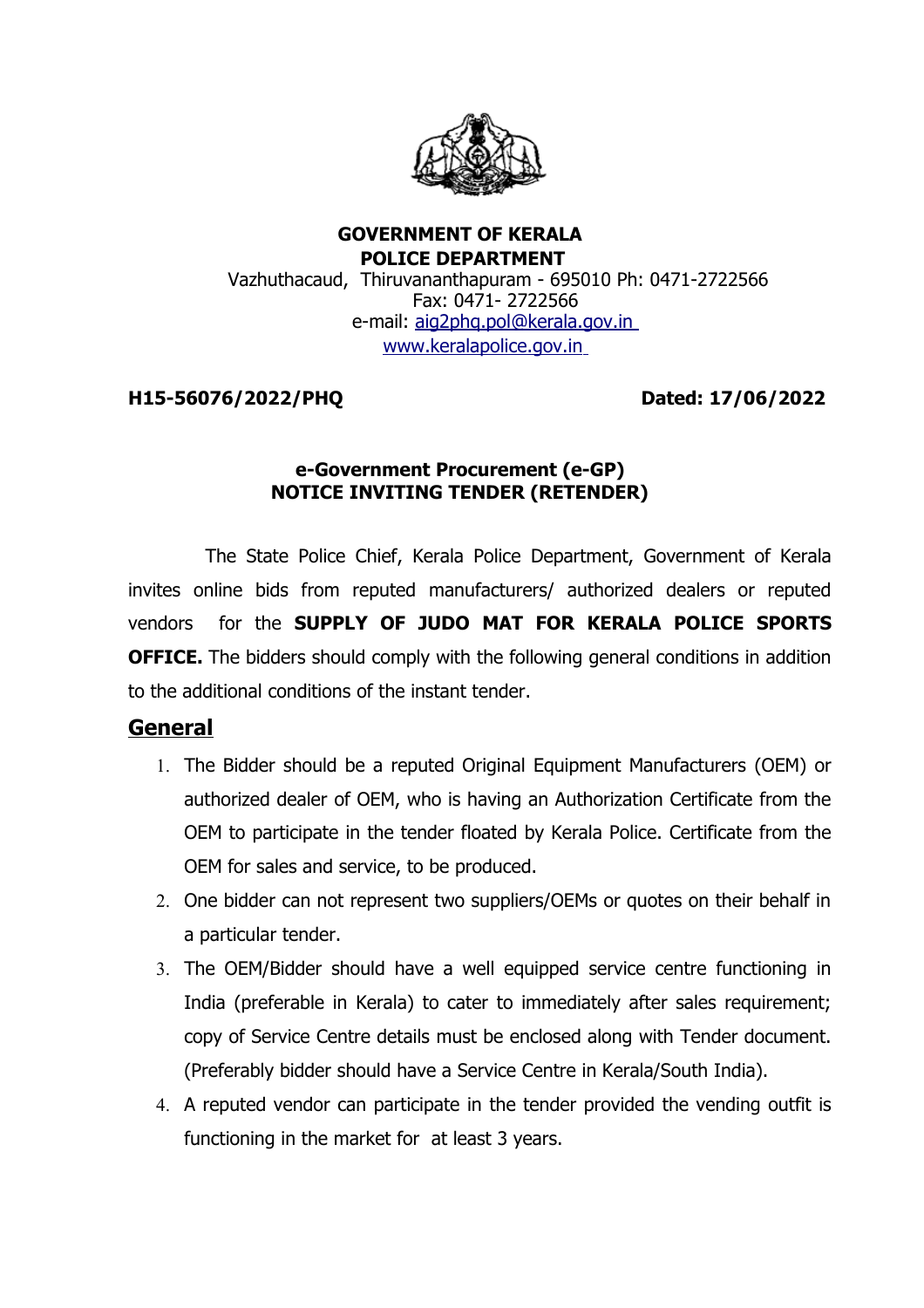- 5. The Bidder should have valid GST registration. Copy of GST registration certificate should be enclosed along with the tender.
- 6. The bidder should have valid PAN/Taxation Index Number. Copy of PAN/Taxation Index Number allocation letter should be enclosed along with the tender.
- 7. The Bidder must fulfil the following minimum qualification criteria to prove the techno-commercial competence and submit the documents in support thereof:

a). Valid Authorization letter from the OEM to attend this particular Tender.

b). Certificate of Registration/Incorporation Certificate of the Bidder.

c). Last 3 year's financial status of the Bidder's/P&L and Balance Sheet/audit report of last 3 years.

d). The bidder (authorized dealer/distributor) should have the dealership/distributionship for at least 2 (two) continuous consecutive years with the OEM.

e). The Bidder has to submit a letter specifying the warranty period.

f). In case of a propriety item, a certificate by the OEM to be attached.

| $\mathbf{1}$   | Tender No. & Date                         | KPET/10/2022/PHQ Dated 17.06.2022                                                                                                                                                |
|----------------|-------------------------------------------|----------------------------------------------------------------------------------------------------------------------------------------------------------------------------------|
| $\overline{2}$ | Item                                      | <b>SUPPLY OF JUDO MAT FOR KERALA</b><br><b>POLICE SPORTS OFFICE</b>                                                                                                              |
| 3              | Quantity                                  | 50 Nos.                                                                                                                                                                          |
| 4              | <b>Estimated Amount</b>                   | Rs. 3,24,800/-                                                                                                                                                                   |
| 5              | Tender Fees (through online mode<br>only) | Rs. 1050/- (Rupees One thousand and<br>fifty only) (GST extra)<br>18% GST amount on tender<br>fees<br>mentioned above shall be paid to GST<br>Department directly by the bidder. |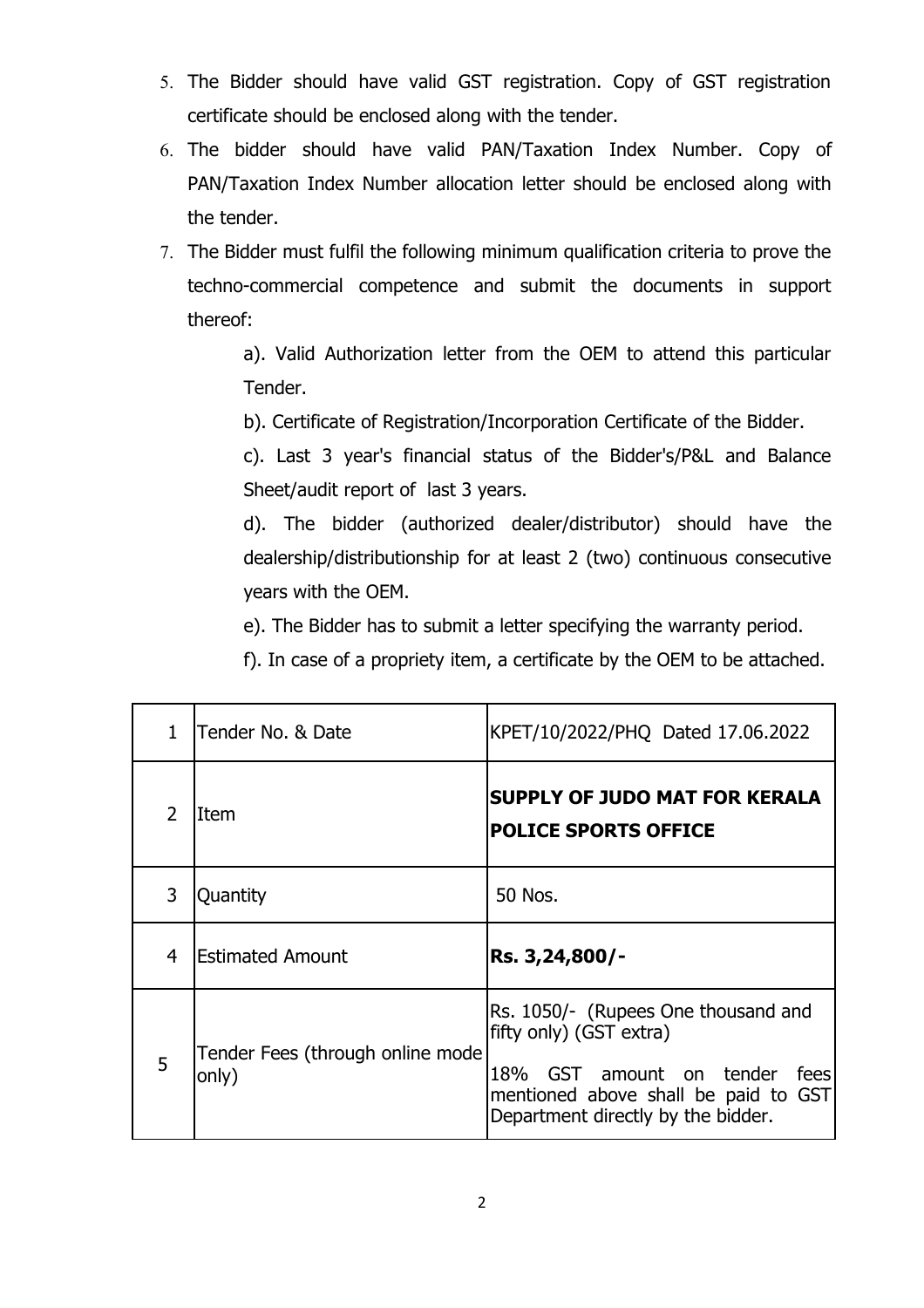| 6              | Earnest Money Deposit (through<br>online mode only)                            | Rs. 3,250/- (Rupees Three thousand<br>two hundred and fifty only)                                                                                                                                                      |
|----------------|--------------------------------------------------------------------------------|------------------------------------------------------------------------------------------------------------------------------------------------------------------------------------------------------------------------|
| $\overline{7}$ | Specifications                                                                 | Attached in tender document                                                                                                                                                                                            |
| 8              | Date and time of publication of<br>e-Tender                                    | 17/06/2022, 06:00 PM                                                                                                                                                                                                   |
| 9              | Date of submission of e-Tender                                                 | 17/06/2022, 06:00 PM To<br>07/07/2022,12:00 NOON                                                                                                                                                                       |
| 10             | Last date and time for online<br>submission of e-tender                        | 07/07/2022, 12:00 NOON                                                                                                                                                                                                 |
| 11             | Date and time of opening of<br>e-Tender                                        | 11/07/2022, 2:30 PM                                                                                                                                                                                                    |
| 12             | Place of opening                                                               | Police Headquarters,<br>Thiruvananthapuram                                                                                                                                                                             |
| 13             | Bid Validity (Total Number of Days<br>up to which the rates are to be<br>firm) | 180 days                                                                                                                                                                                                               |
| 14             | Warranty                                                                       | One year warranty.                                                                                                                                                                                                     |
| 15             | <b>Address of Tender Inviting</b><br><b>Authority</b>                          | State Police Chief, Kerala,<br>Vazhuthacaud,<br>Thiruvananthapuram - 695010<br>Ph: 0471-2722566<br>Mobile No. 9497996998<br>Fax: 0471-2722566<br>e-mail: aig2phq.pol@kerala@gov.in<br>Website: www.keralapolice.gov.in |

**8. Mode of submission of bids: - Online.** All Bid documents shall be submitted only in online procedure through the e-GP website [www.etenders.kerala.gov.in](http://www.etenders.kerala.gov.in/) in their designated online covers. Details of covers are given separately. No other mode of submission shall be accepted and such tenders will be rejected outright.

**9. Cover details: -** No. of covers - 2. i) Technical Bid ii) Financial Bid. The AMC/ATS after warranty period also to be quoted in the Financial Bid. In the case of Foreign Equipments, the rate must be quoted in Indian Rupees. The documents to be uploaded under each online covers are specified in the website.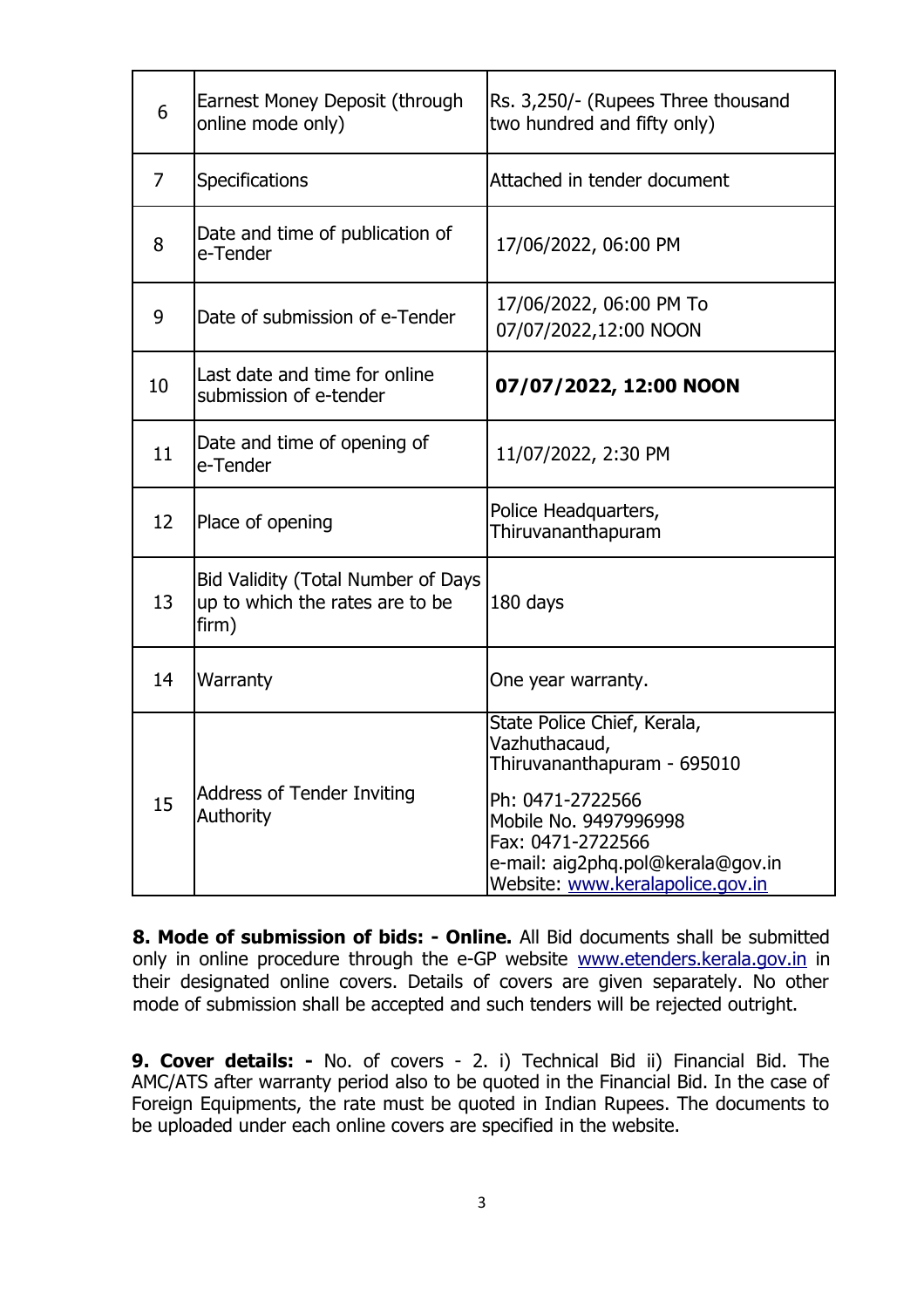**10. Downloading of e-Tender documents: -** The tender document can be downloaded from the e-GP website [www.etenders.kerala.gov.in](http://www.etenders.kerala.gov.in/) from the date and time of publication of e-tender onwards to last date and time for online submission of e-tender**.** Downloading of tender documents will not be possible after the date specified above.

**11. Submission of e-Tender documents:** - The digitally signed tender document and other specified documents shall be submitted online through the e-GP website [www.etenders.kerala.gov.in](http://www.etenders.kerala.gov.in/) well in advance before the last date and time mentioned above. No submission shall be allowed after the last date mentioned above.

**12. Payment of Tender Fees: -** A non-refundable tender fee shall be paid in online mode through the e-GP website [www.etenders.kerala.gov.in](http://www.etenders.kerala.gov.in/) at the time of bid submission. No other mode of payment shall be accepted. The TENDERS of BIDDERS **WHO DO NOT REMIT FEES THROUGH ONLINE WILL BE REJECTED OUTRIGHT.**

13. Payment of Earnest Money Deposit (EMD): - The EMD shall be paid in online mode through the e-GP website [www.etenders.kerala.gov.in](http://www.etenders.kerala.gov.in/) at the time of bid submission. No other mode of remittance shall be accepted.

**14. Exemption from payment of EMD: -** Bidders who are registered with Store Purchase Department, Kerala or National Small Scale Industries Corporation Ltd., New Delhi (for the items tendered) are exempted from submission of EMD. Those bidders claiming exemption shall submit valid registration certificate from the SPD, Kerala or NSSIC, New Delhi.

**Tenders of bidders who do not remit EMD online or do not upload documental proof (digitally signed) for exemption of EMD will be rejected outright.**

- 15. **Withdrawal and re-submission of e-Tender:** The Bidders are at liberty to withdraw the submitted tender/documents and to submit fresh tender/documents till the last date and time of submission of the e-Tender after which withdrawal/re-submission will not be allowed.
- 16. **Opening of e-Tenders:** The bids shall be opened online through the e-GP website [www.etenders.kerala.gov.in](http://www.etenders.kerala.gov.in/) at the Police Headquarters, Vazhuthacaud, Thiruvananthapuram on the date and time mentioned above in the presence of the Bidders/ authorized representatives who wish to attend at the above address. If the tender opening date happens to be a holiday or non-working day due to any valid reason, the tender opening process will be done on the next working day at the same time and place specified. Any change in the opening date/time/venue due to other reasons shall be informed by way of Corrigendum published in the e-GP website. The Technical Bids will be evaluated by a Technical Evaluation Committee and those that do not conform to the specifications or to the satisfaction of the Committee will be rejected. The financial bids of the Technically qualified Tenderers only will be considered for opening. The date of opening of financial Bids will be intimated to the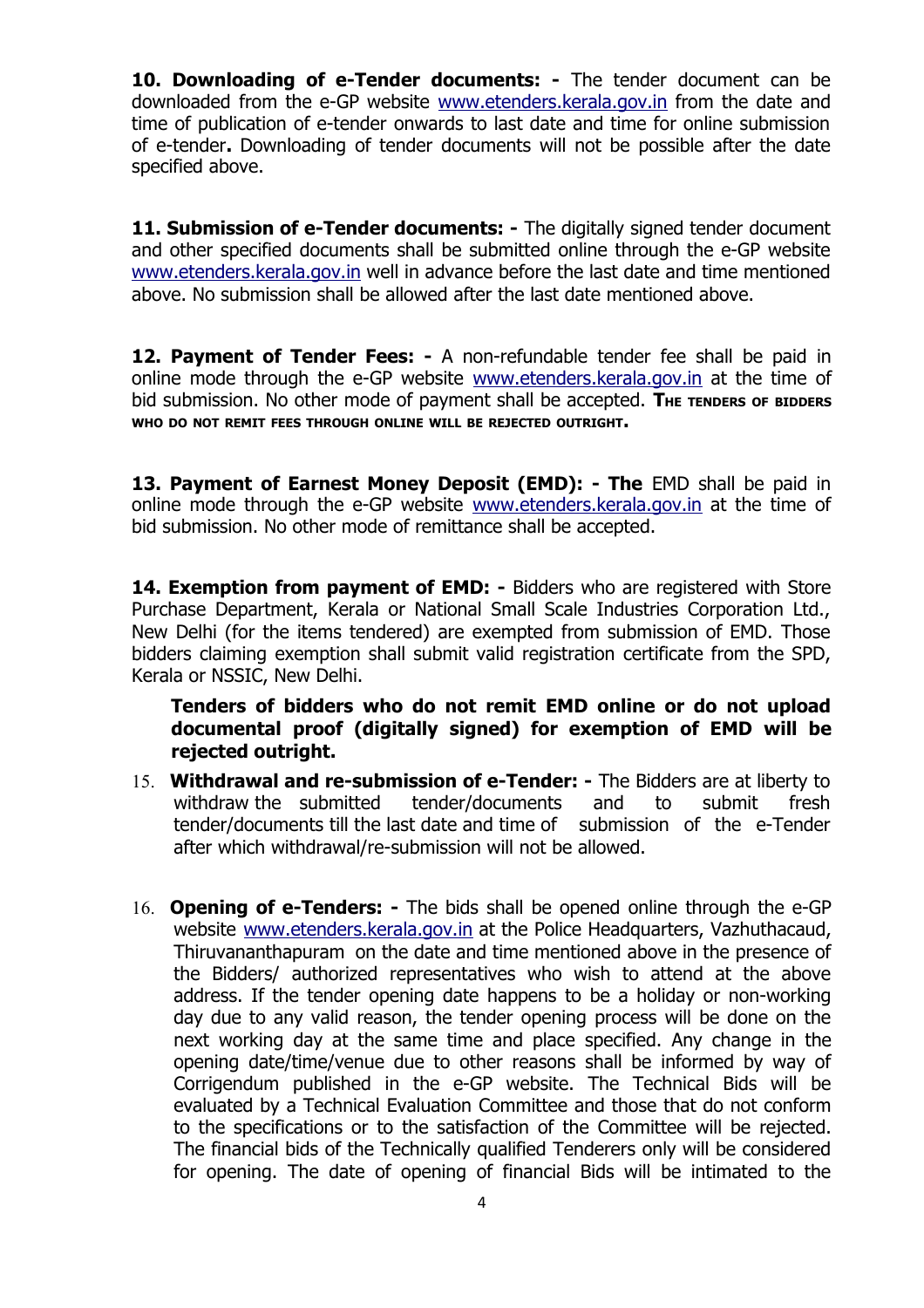concerned technically qualified tenderers, over phone/Fax/e-mail. This will be with in 7 to 10 days of evaluation of technical bid.

**17. Technical Evaluation: -** All tenderers who quote for the supply of above equipment are required to be ready for live demonstration to be held at **Police Headquarters, Thiruvananthapuram (or any other venue which will be intimated in due course). Date of demonstration will be intimated later.** Any clarification/doubts regarding the specification or related matters pertaining to the items tendered may be freely got cleared through **Sri. Saswath O S, Havildar 9541 Mob. 9995292880** (Mail ID: saswath93@gmail.com).

**18. All Bidders who participates in e-tender should produce hard copies of all relevant documents related to e tender at the time of technical evaluation, without fail.** 

#### **19. Note to Bidders:**

- i) Bidders have to procure legally valid Digital Certificate (Class III) as per Information Technology Act, 2000 for digitally signing their electronic bids. Bidders can procure the same from any of the license certifying authority of India. For more details, please visit the e-GP website [www.etenders.kerala.gov.in](http://www.etenders.kerala.gov.in/)**.**
- ii) Bidders are advised to note the Tender Id and Tender No. & Date for future reference.
- iii) All uploaded documents should contain the signature and the office seal of the bidder/ authorized persons and should be digitally signed while uploading. Documents uploaded without digitally signing shall entitle rejection of the tender.
- iv) In the case of Foreign Equipments, the rate should be quoted in Indian Rupees. Preference will be given to those who are ready to supply the item without opening Letter of Credit. Ordinarily, no advance payment will be made for procuring the above item. In case advance payment has to be made, a clear case has to be made out by the Tenderee. However this will be only on extraordinary circumstances.
- v). For obtaining Digital Signature Certificate and help on e-tendering process,

contact Kerala State IT Mission, e-Government Procurement PMU & Helpdesk, Basement floor of Pension Treasury Building, Uppalam Road, Statue, Thiruvananthapuram; Ph: 0471-2577088, 2577188; Toll free no: 18002337315; e-mail: etendershelp@kerala.gov.in; Website: [www.etenders.kerala.gov.in](http://www.etenders.kerala.gov.in/) on all government working days from 9:30 am to 5:30 pm.

vi) The State Police chief is empowered to reject any tender without assigning any reason.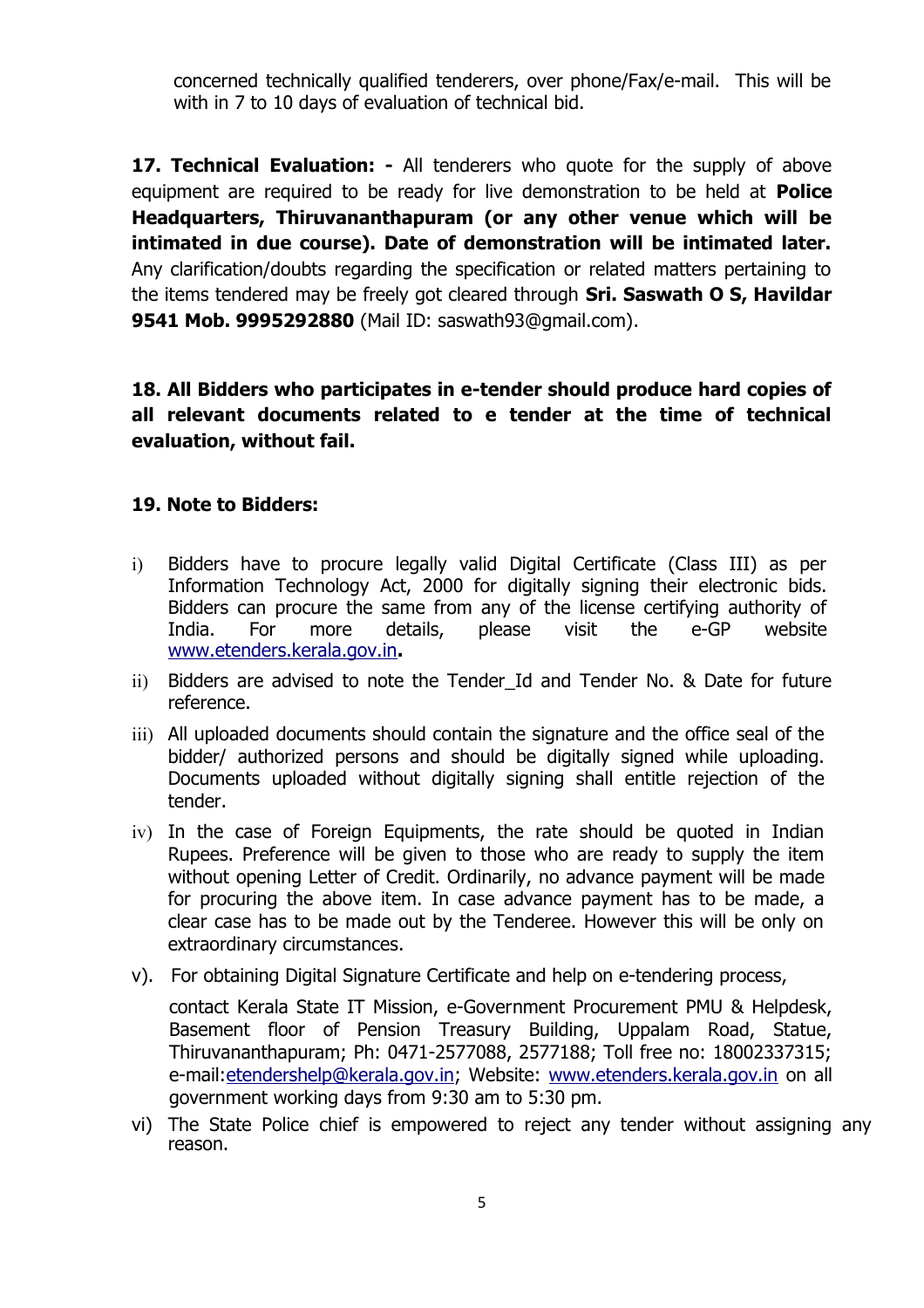- vii) For any clarifications regarding the terms and conditions in this tender notice or the tender document, please contact Additional Asst. Inspector General of Police, , OR Senior Superintendent H Branch, Police Headquarters, Vazhuthacaud, Thiruvananthapuram – 10 on all Government working days from 10:30 am to 5:00 pm. Ph:0471-2721547 Fax: 0471-2726945
- viii) **Bidders who are using Internet Banking are requested to make online payment 72 hours in advance.**

**NOTE: - BIDDERS ARE ADVISED TO GO THROUGH THE CONDITIONS IN THE NOTICE INVITING TENDER AND THE TENDER DOCUMENT CAREFULLY AND COMPLY THEM TO AVOID OUTRIGHT REJECTION OF THEIR TENDER.**

For any litigation relating to this order, the jurisdiction will be Thiruvananthapuram City.

> Sd/- Additional Assistant Inspector General of Police For DIRECTOR GENERAL OF POLICE & STATE POLICE CHIEF, KERALA